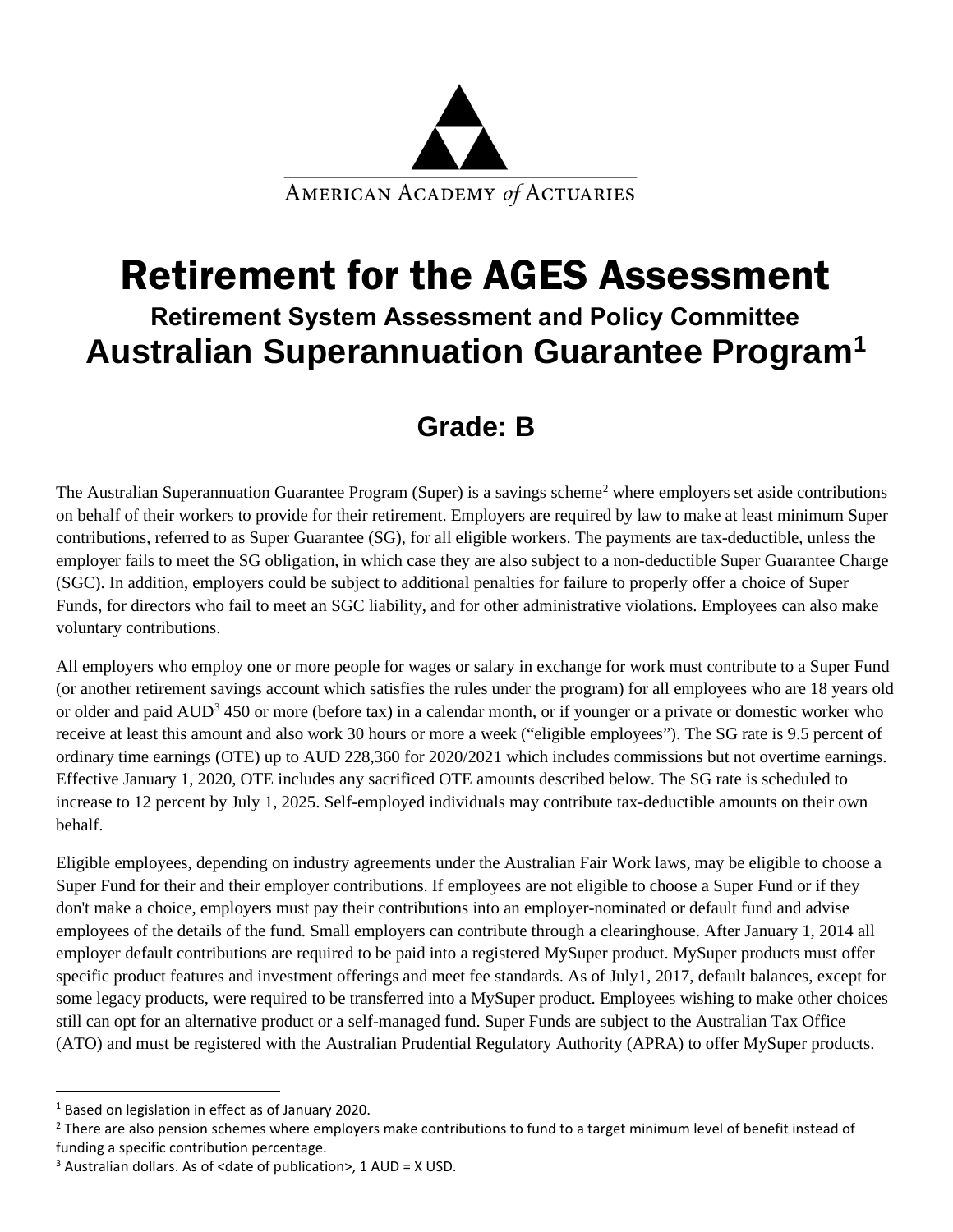There are two types of contributions individuals can make to the Super Funds: concessional (pre-tax, and also called "salary sacrificed contributions") and non-concessional (after tax). Concessional contributions include the employer's SG contributions as well as salary sacrifice contributions<sup>[4](#page-1-0)</sup>, which are employee contributions arranged through the employer. Concessional contributions are not subject to income tax but are subject to a 15 percent tax on the contribution by the Super Fund. Investment earnings in the fund generally also are subject to a 15 percent tax until funds are in the decumulation phase. There are limits to concessional contributions so that amounts over the limit are subject to income tax plus an excess concessional contributions charge. Other contributions made as an individual are considered nonconcessional contributions and are also subject to limits. Certain low- and middle-income earners who make nonconcessional Super contributions are eligible for additional contributions called co-contributions from the government. Effective July 1, 2020, funds are allowed to accept the voluntary contributions for individuals: (1) aged 65 and 66 – without meeting the work test, and people aged 70 to 74 to receive spouse contributions and (2) for individuals under age 75 receiving contributions made by another person on their behalf if they meet the work test.

Employees can access their Super account when they reach their preservation age (which is increasing from 55 to 60 between July 2015 and July 2024) and retire or when they turn 65, even if they are not retired. They also may be able to access a limited amount each year under transition to retirement rules. Earlier access is limited to certain medical and hardship conditions. Benefits are payable as a lump sum or by investing in a retirement income stream, which means transferring the fund to a pension phase Super account. Income streams include both account-based streams and annuities; however, annuity options are rarely used.

In most circumstances, Super Funds also must offer some level of death and total/permanent disability benefits. Death benefits are paid to dependents and permanent disability benefits can be paid as a lump sum or income stream. Temporary disability benefits are payable in an income stream. Complex tax rules apply depending on the age at death or disability, the age of dependent at employee's death, type of fund used, and the form of the payment (lump sum or income stream).

The Superannuation Industry (Supervision) Act of 1993 (SIS) made provisions for the prudent management of certain superannuation funds and supervision by APRA, the Australian Securities and Investments Commission, and the Commissioner of Taxation. The SIS sets the rules that a superannuation fund must follow, such as the requirements for the trustees and operation of the fund, including the investments, management (including fund accounts), and administration. It also sets the penalties for trustees if the rules are not followed. Since 2004, a trustee must be a Registrable Superannuation Entity Licensee, and each fund the trustee operates also must be registered. Trustees must demonstrate to APRA that they have resources, risk management systems, skills, and expertise to manage a fund.

<span id="page-1-0"></span><sup>4</sup> These contributions are referred to as salary sacrifice contributions because the employee elects to have the employer make the additional contribution in lieu of direct salary.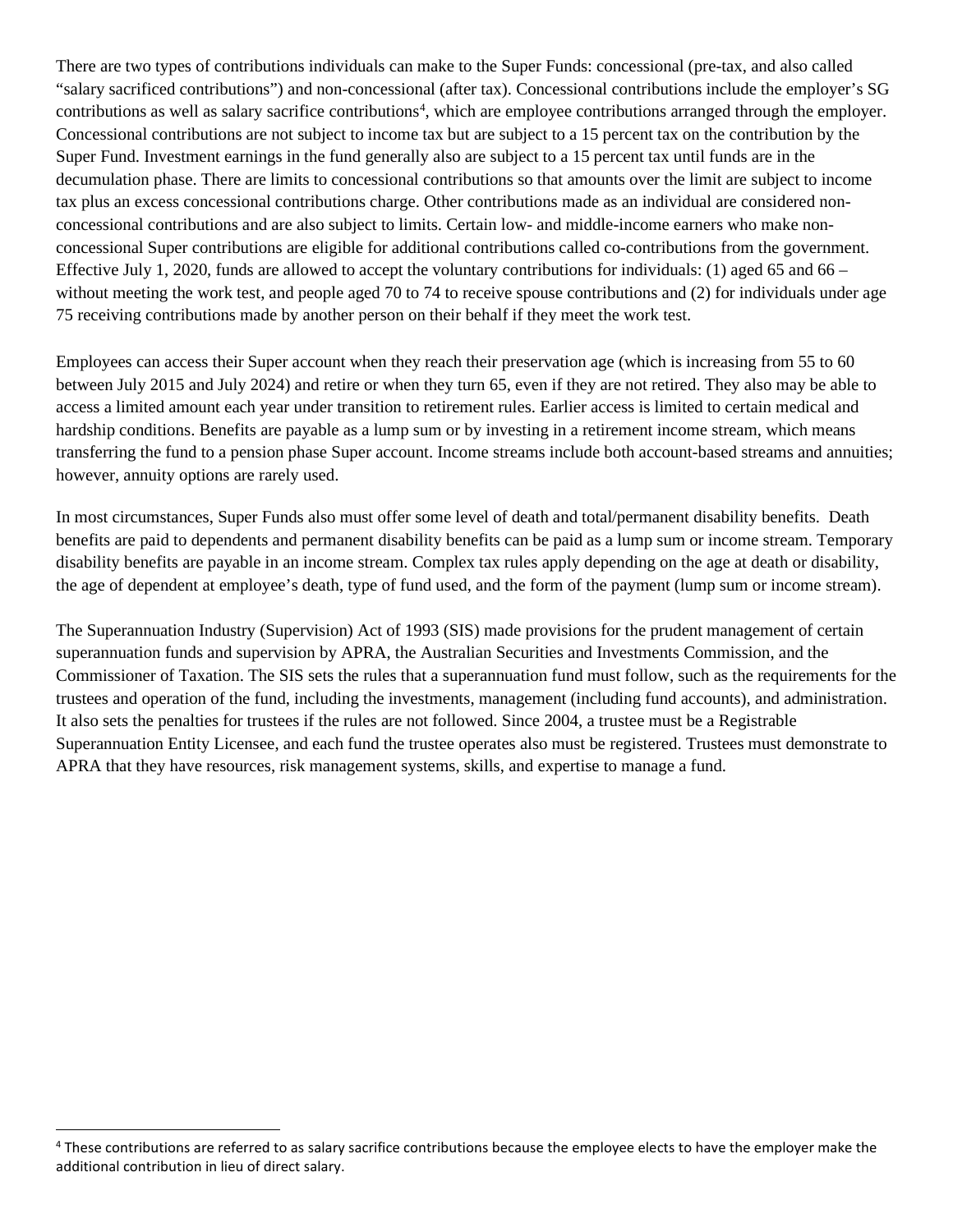# **Source Material**

#### **Australian Taxation Office (ATO) overview of Super for employers. Information available at:**

<https://www.ato.gov.au/Business/Super-for-employers/>

<https://www.ato.gov.au/Individuals/Super/Growing-your-super/Adding-to-your-super/Tax-on-contributions/>

<https://www.ato.gov.au/Individuals/Super/Getting-your-super-started/Employees/>

[https://www.ato.gov.au/uploadedFiles/Content/IND/Downloads/Changes\\_Impacting\\_the\\_Superannuation\\_Industry\\_De](https://www.ato.gov.au/uploadedFiles/Content/IND/Downloads/Changes_Impacting_the_Superannuation_Industry_Dec_2019.pdf) [c\\_2019.pdf](https://www.ato.gov.au/uploadedFiles/Content/IND/Downloads/Changes_Impacting_the_Superannuation_Industry_Dec_2019.pdf)

**The Australian Prudential Regulation Authority (APRA) is an independent statutory authority responsible for the prudential supervision of financial institutions and for promoting financial system stability in Australia. Information available at:**

<https://www.apra.gov.au/about-apra>

<https://www.apra.gov.au/industries/superannuation>

**Australian Treasury overview of MySuper and recent changes available at:**

<https://treasury.gov.au/superannuation-reforms>

<https://treasury.gov.au/superannuation-reforms#improving>

**Government communication, tools and distribution choices for Individuals are found at:**

<https://moneysmart.gov.au/about-us>

<https://moneysmart.gov.au/grow-your-super/super-contributions#listo>

<https://moneysmart.gov.au/how-super-works/getting-your-super>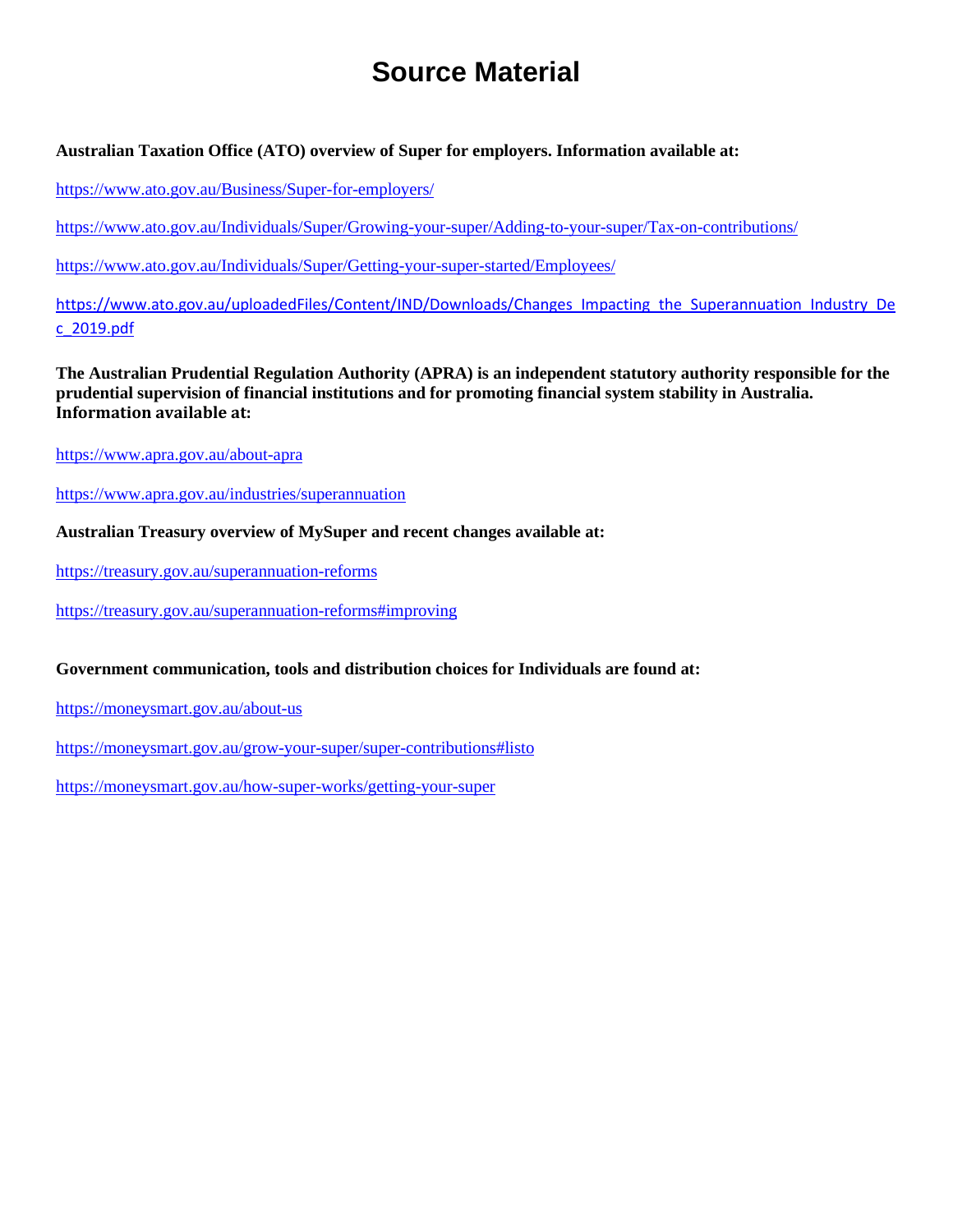# **Alignment**

## **B+**

### **Description**

- Aligns each stakeholder's role with their skills.
- Redefines employer's role by placing responsibility for important roles with those appropriate entities.
- Helps individuals by structuring their choices to be well-defined and to enhance good decision making.
- Develops systemic ways to enhance financial security through appropriate levels of laws and regulations.

## **Application of Principles**

- + Employer responsibility is minimal—limited to distribution of information packets provided by the government and Super Fund, withholding and transmitting employer and any employee contributions as required by the law, and selecting a default fund if the employee fails to elect one.
- + Administration and investment handled by separate trustees and entities, registered with APRA.
- + Individuals may use their Super account to purchase an annuity plan or to receive income through an income stream where investment earnings are tax-free.
- + Actual fund selection and fund requirements are well defined in the law and operations are subject to policies, guidelines, and supervision.
- + Online Communication materials for the participants are thorough and understandable
- + Employer contributions are mandated at 9.5 percent of pay (increasing to 12 percent over time) for broad coverage of employees.
- + Employees can also opt to contribute.
- \* Employees are allowed to set up self-managed Super Funds and direct contributions to them.
- In many cases, employees may select a Super Fund from among a very large number of options and notify their employer of their selection. Employees may or may not have the expertise to make the selection since available investments, associated fees, etc. may vary.
- The benefits may be paid out as a lump sum and employee may not understand how to manage their savings to produce retirement income.
- The average participant may not understand the benefit that will be provided by the program or what contribution level would be needed to meet their retirement objectives.

#### **Legend**

- **(+)** feature meets principles
- **(-)** feature does not meet principles
- **(\*)** feature where there is not enough information to determine impact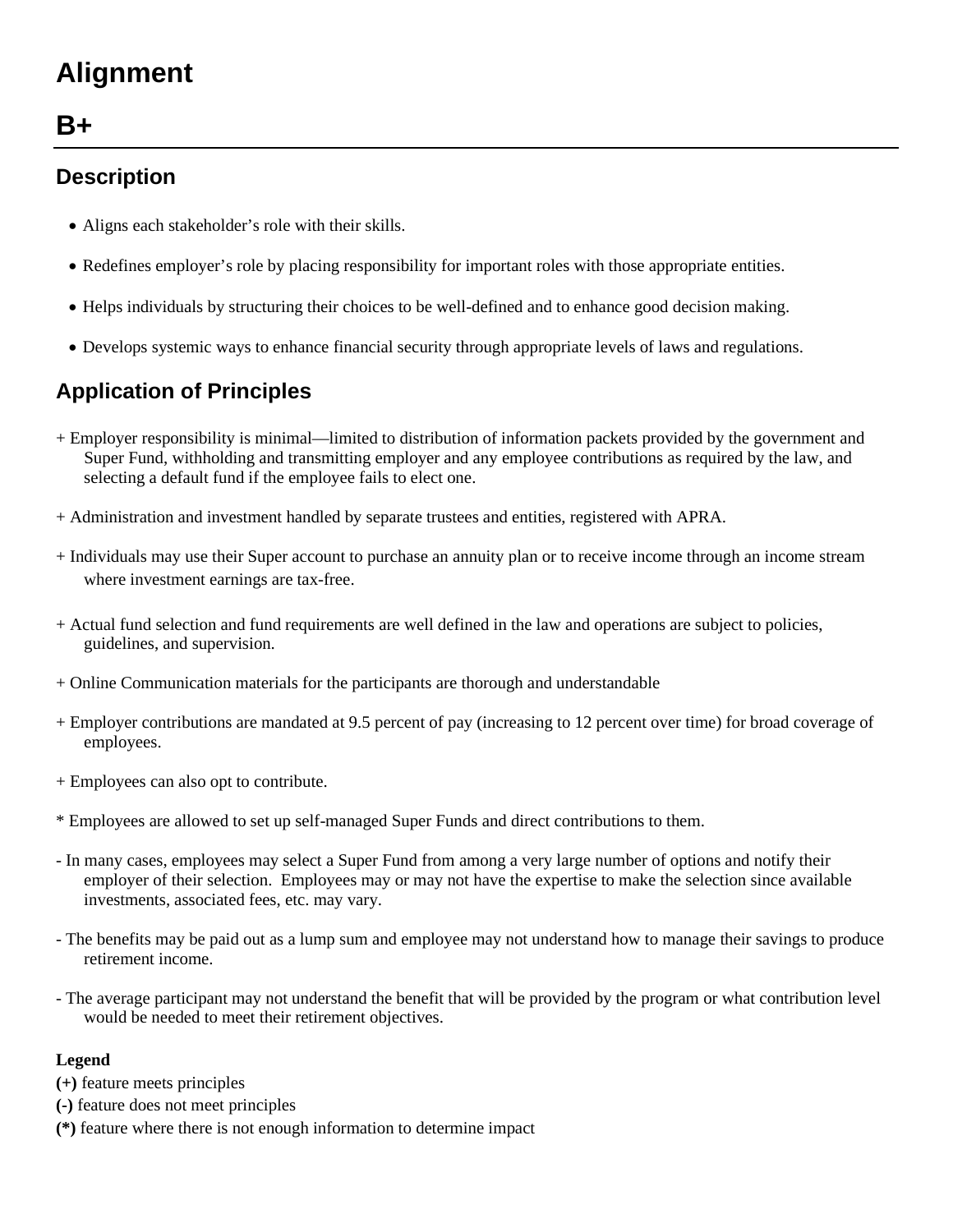## **Governance**

# **C**

### **Description**

- Clearly defines roles and responsibilities and acts in accordance with them.
- Reduces real and potential conflicts of interest.
- Recognizes and manages competing needs.
- Staffs boards with financial and other professionals who possess relevant expertise.

## **Application of Principles**

- + Registered Super Funds are subject to extensive guidance and requirements covering fiduciary responsibilities, registration requirements to receive beneficial tax treatment, fund policies, guidance requirements, and operational oversight under ATO and APRA purview.
- + Recent statutory changes aim to improve the quality of financial advice and enhance retail investor protection.
- \* Self-managed funds are subject to separate oversight and guidelines set by the ATO.
- The governance laws are extremely complex, with many different categories and standard requirements, possibly confusing employers and employees.
- The retail nature of some funds' offerings presents potential conflicts of interest.
- There are some non-complying funds available in the marketplace. Unlike complying funds, contributions to these funds do not count toward the SG obligation, are not tax-deductible, and may incur a fringe benefit tax liability. However, these are rarely used.
- The process and guidance to help employees access lifetime annuities appears to be scant and cumbersome. Employees are directed to their Super Fund, a Financial Advisor, or the Government Financial Information Services to explore this option. This may directly explain why few employees elect a lifetime annuity. The perceived lack of value (i.e., high price) is also a major factor in the lack of take-up of annuities.

#### **Legend**

**(+)** feature meets principles

- **(-)** feature does not meet principles
- **(\*)** feature where there is not enough information to determine impact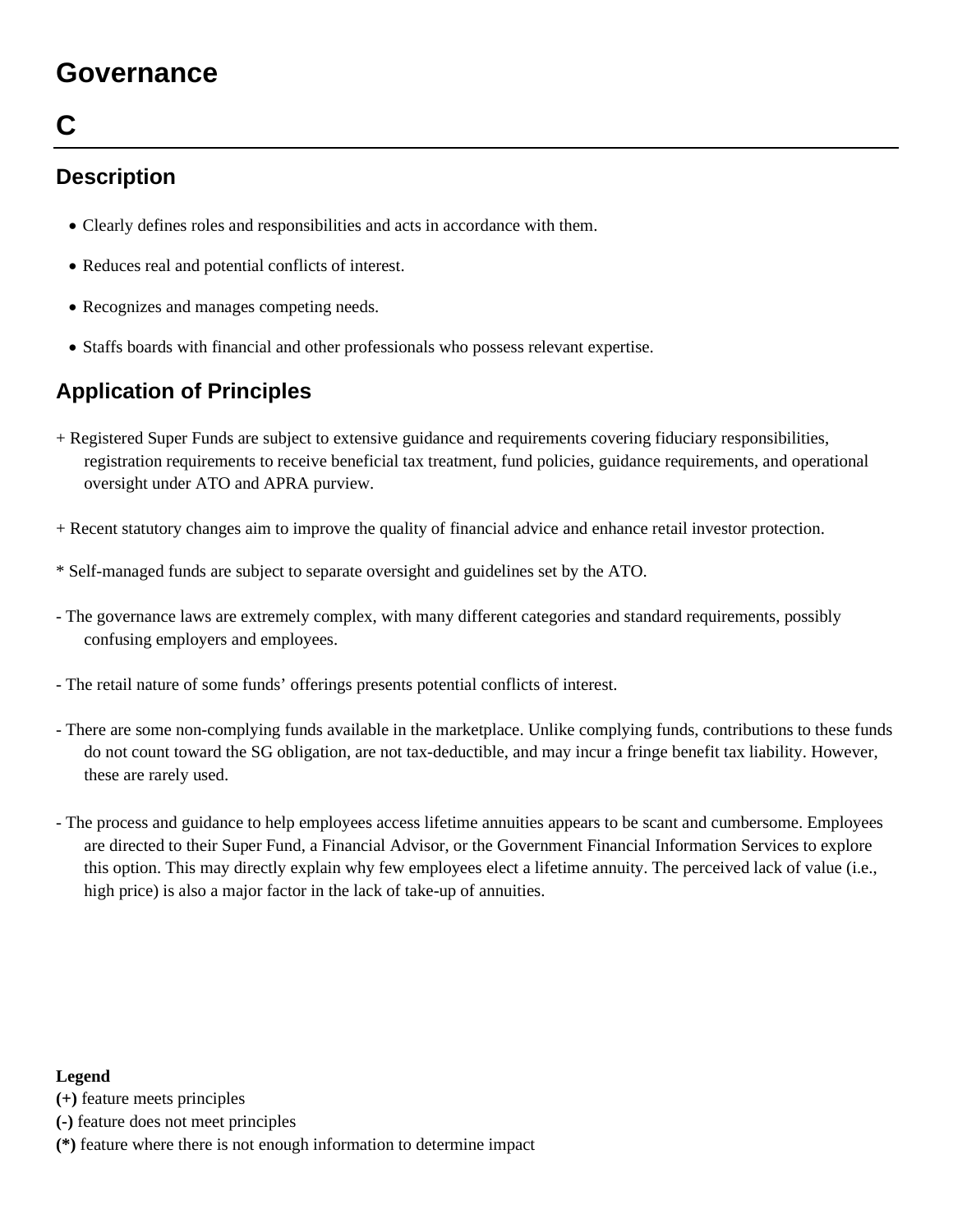# **Efficiency**

## **B+**

### **Description**

- Allows smaller plans to group together, with standard and transparent fees to lower plan costs.
- Provides consistent opportunities to accumulate assets during working lifetime to enhance participation and coverage.
- Minimizes leakage for non-retirement benefits during accumulation and payout phases.
- Encourages pooling and effective risk sharing so funds can provide lifetime income.
- Incents narrowing the variability of benefits by fostering risk hedging and allowing for pricing benefits and guarantees.

### **Application of Principles**

- + A mandatory employer program, with automatic enrollment, provides consistent savings for employees and opportunity to save more for retirement.
- + Program minimizes pre-retirement leakage by allowing only tax-favored distributions for retirement, death, and disability.
- + Most assets are managed professionally, so should provide overall better results than individually managed accounts.
- + Large Super Funds hold and manage most of the money, thereby affording economies of scale.
- + Super Funds are required to offer benefit payments in the form of super income streams (payable over an identifiable period of time or meeting annual minimum distribution requirements), or if the Super provider allows, to provide super lump sums, or a combination of both.
- Plan allows for lump-sum distributions, which are frequently elected.
- Lack of specific standards for fund expenses may result in high fees, thereby diluting the ultimate accumulations.

#### **Legend**

- **(+)** feature meets principles
- **(-)** feature does not meet principles
- **(\*)** feature where there is not enough information to determine impact